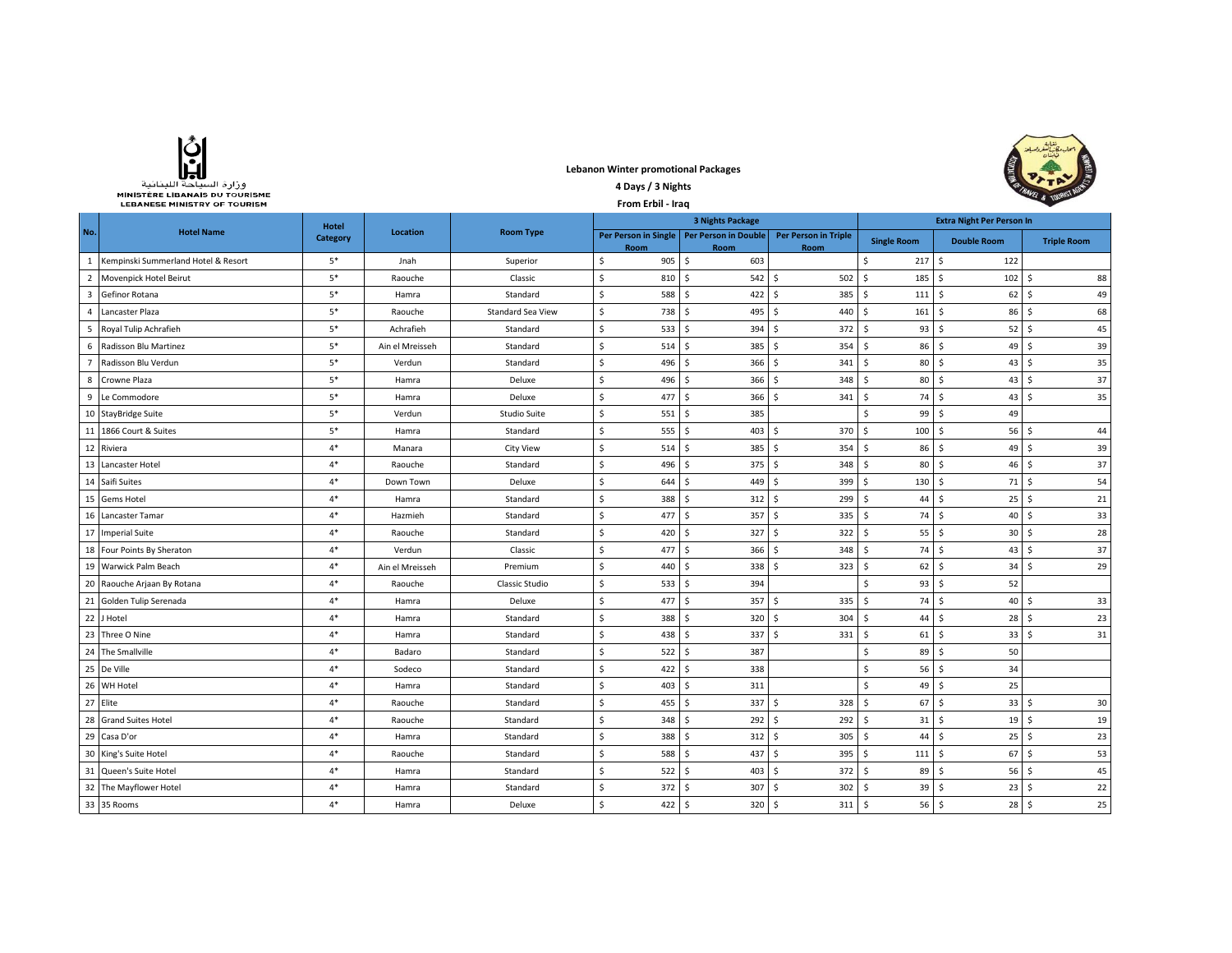| 34 Hilton Habtoor                               | $5*$ | Sin El Fil        | Guest Room                        | \$<br>662 | \$<br>459 \$        | 446                 | \$<br>$136 \quad $$  | 74         | 70<br>- Ś            |
|-------------------------------------------------|------|-------------------|-----------------------------------|-----------|---------------------|---------------------|----------------------|------------|----------------------|
| 35 The Cosmopolitan                             | $4*$ | Sin El Fil        | Deluxe                            | \$<br>403 | \$<br>320S          | 304                 | 49<br>\$             | 28<br>l \$ | -\$<br>23            |
| 36 Warwick Stone 55                             | $4*$ | Zalka             | Deluxe                            | \$<br>455 | \$<br>345S          | 340                 | Ŝ.<br>67             | l \$<br>36 | 34<br>-\$            |
| 37 Le Royal                                     | $5*$ | Dbayeh            | <b>Standard Sea View</b>          | \$<br>841 | Ś<br>529S           | 496                 | \$<br>191            | l \$<br>96 | $\mathsf{s}$<br>84   |
| 38 The Ray Hotel & Studios                      | $4*$ | Ain Saadeh        | Standard                          | \$<br>516 | Ś<br>385            |                     | 62<br>Ŝ.             | 37<br>۱Ś.  |                      |
| 39<br>MonteVerde                                | $4*$ | MonteVerd         | <b>Standard Pool View</b>         | Ś<br>477  | Š.<br>366           |                     | Š.<br>49             | l \$<br>31 |                      |
| 40<br>Al Bustan                                 | $5*$ | <b>Beit Mery</b>  | Loggia Room                       | Ś.<br>829 | Ś<br>551            |                     | \$<br>167            | 93<br>S.   |                      |
| 41 Printania Palace                             | $5*$ | Broumana          | Standard                          | \$<br>562 | Ś<br>407            | Ŝ.<br>387           | Ŝ.<br>78             | 44<br>۱Ś.  | 38<br><sup>5</sup>   |
| 42 Majestic Byblos Grand Hotel                  | $5*$ | <b>Byblos</b>     | Standard                          | Ś.<br>477 | \$<br>375S          | 360                 | 62<br>S.             | 40<br>l S  | 35<br>-Ś             |
| 43 Byblos Sur Mer                               | $5*$ | <b>Byblos</b>     | Deluxe Sea View                   | Ś.<br>533 | Ś.<br>394 S         | 366                 | Ŝ.<br>80 \$          | 46         | 37<br>- Ś            |
| 44 Regency Palace Adma                          | $5*$ | Adma              | Standard                          | \$<br>705 | \$<br>517S          | 465                 | $142 \quad$ \$<br>\$ | 89         | 72<br>-\$            |
| 45 Monte Boutique Casino                        | $5*$ | Jounieh           | Luxury                            | \$<br>539 | Ś.<br>388 \$        | 378                 | Ŝ.<br>86             | l s<br>46  | 43<br>Ŝ.             |
| 46 Grey Pearl Suites                            | $5*$ | Jounieh           | Premium Sea / Mountain View       | Ś.<br>661 | Ś.<br>$463 \quad 5$ | 463                 | 127<br>Ŝ.            | 72<br>l s  | 72<br>-\$            |
| 47 Bel Azur                                     | $4*$ | Jounieh           | Standard                          | \$<br>446 | Š.<br>341S          | 348                 | 56<br>Ŝ.             | l \$<br>31 | 33<br>S.             |
| 48 Queens Land                                  | $4*$ | Jounieh           | Deluxe                            | \$<br>380 | Ś<br>307            | Ŝ.<br>310           | Ŝ.<br>33             | 19<br>l s  | 20<br>-Ś             |
| 49 Bay Inn                                      | $4*$ | Jounieh           | Deluxe                            | \$<br>380 | Š.<br>307           | S.<br>310           | Ŝ.<br>33             | l s<br>19  | 20<br>Ŝ.             |
| 50 Al Murjan Palace Hotel                       | $4*$ | Jounieh           | Deluxe                            | Ś<br>398  | $315$ \$<br>Ś       | 321                 | S.<br>39             | 22<br>l \$ | 24<br>-\$            |
| 51 Reston                                       | $4*$ | Jounieh           | Deluxe Mountain View              | \$<br>463 | \$<br>349 \$        | 334                 | Ŝ.<br>61             | l \$<br>33 | 28<br>S.             |
| 52 Burj On Bay                                  | $4*$ | Jounieh           | Deluxe                            | \$<br>487 | Ś<br>360            | 340<br>$\mathsf{S}$ | 69<br>Ŝ.             | l s<br>37  | 30<br>Ŝ.             |
| 53 Bzommar Palace                               | $4*$ | Bzommar / Harissa | <b>Standard Mountain View</b>     | Ś<br>477  | Ś<br>357            |                     | Ŝ.<br>62             | 34<br>۱Ś.  |                      |
| 54 InterContinental Mzaar Mountain Resort & Spa | $5*$ | Kfardebiane       | Standard (WeekDay)                | \$<br>712 | Ś<br>465            |                     | 128<br>\$            | 64<br>۱s   |                      |
|                                                 |      |                   | Standard (WeekEnd)                | \$<br>796 | Š.<br>507           |                     | \$<br>156            | l \$<br>78 |                      |
| 55 Scappa Resort                                | $4*$ | Ajaltoun          | Standard (WeekDay)                | \$<br>625 | Ś<br>422            | -Ś<br>274           | 99<br>\$             | 49<br>۱Ś.  | 41<br>-\$            |
|                                                 |      |                   | Standard (WeekEnd)                | \$<br>699 | Ś.<br>459 \$        | 274                 | \$<br>123            | l \$<br>62 | 49<br>- Ś            |
| 56 Lodge In Faraya                              | $4*$ | Faraya            | Standard                          | \$<br>736 | 496 \$<br>\$        | 452                 | $136 \quad $$<br>\$  | 74         | 60<br>-\$            |
| 57 San Giorgio Hotel                            | $4*$ | Faraya            | Standard                          | \$<br>496 | 357<br>Ś.           | S.<br>348           | $56$ \$<br>\$        | 28         | 25<br>Ŝ              |
| 58 Le Pavé Ain Aar                              | $4*$ | Ain Aar           | Deluxe Urban View                 | \$<br>483 | Ś<br>388            |                     | <sub>S</sub><br>68   | 46<br>l s  |                      |
| 59 Cherry Blossom Boutique Hotel                | $4*$ | Bhamdoun          | <b>Standard Room Without View</b> | Ś<br>940  | Ś.<br>579 \$        | 552                 | 220<br>Ŝ.            | l s<br>110 | 101<br><sup>\$</sup> |
| 60 Valley View                                  | $4*$ | Hammana           | Standard                          | \$<br>502 | Ś<br>378            |                     | 62<br>Ŝ.             | 37<br>۱Ś.  |                      |
| 61 Golden Tulip                                 | $4*$ | Aley              | Standard                          | Ś.<br>557 | Ś.<br>406           | Ŝ.<br>378           | 93<br>Ŝ.             | l \$<br>52 | 43<br>-Ś             |
| 62 Byout Ghalboun                               | $4*$ | Ghalboun          | Lavandre                          | \$<br>712 | Ś<br>465            |                     | Ŝ.<br>140            | 70<br>l \$ |                      |
| 63 Al Fundok                                    | $4*$ | Maasser Ech Chouf | Standard                          | \$<br>439 | Ś<br>347S           | 335                 | Ŝ.<br>$49$ \$        | 31         | 27<br>- Ś            |
|                                                 |      |                   | Superior (WeekDay)                | \$<br>829 | Ś.<br>523S          | 478                 | Ŝ.<br>179            | 89<br>l \$ | 74<br>-\$            |
| 64 Bkerzay                                      | $4*$ | Chouf             | Superior (WeekEnd)                | \$<br>692 | \$<br>455 \$        | 433                 | $133 \quad $$<br>\$  | 67         | 59<br>l\$            |